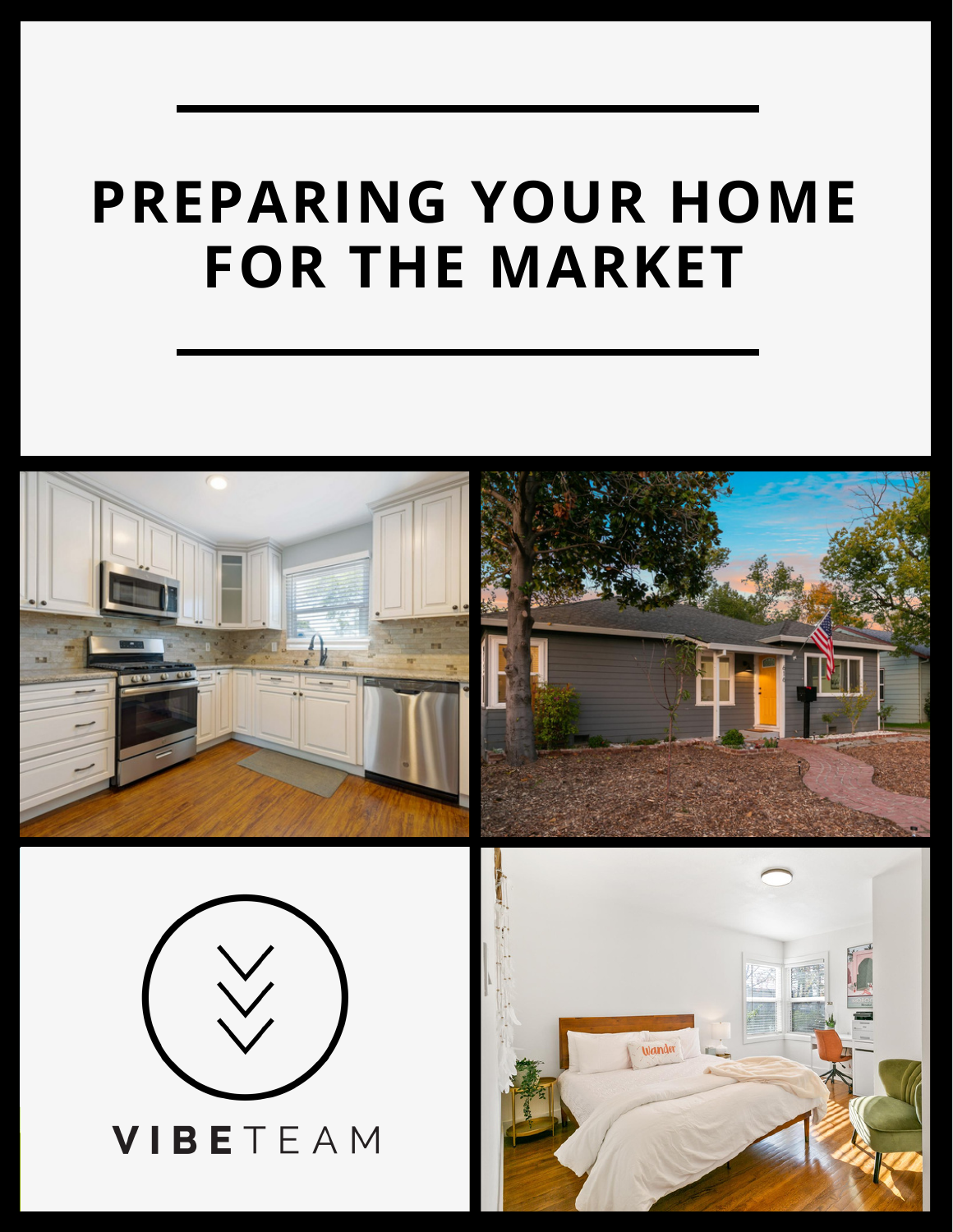## **INTRODUCTION**

When you prepare to place your home on the market for sale it becomes a product. Just like any product on the shelves at your local store it has features & benefits, pluses & minuses, and there are other products to compare yours to. To gain an edge in your marketplace, you must be priced right and look better than the competition. Sometimes it is difficult to think of your home as a mere product, but it helps to think that way so that you can get top dollar for your property and sell in a reasonable amount of time.

When you sell your home, you are going to have to move. When you move, you are going to have to pack. Most of the principles of staging just mean that you are going to pack up some of your things early. It is a little bit of work, but you are going to have to do it anyway- so let's do it now so that you can get top dollar for your property.

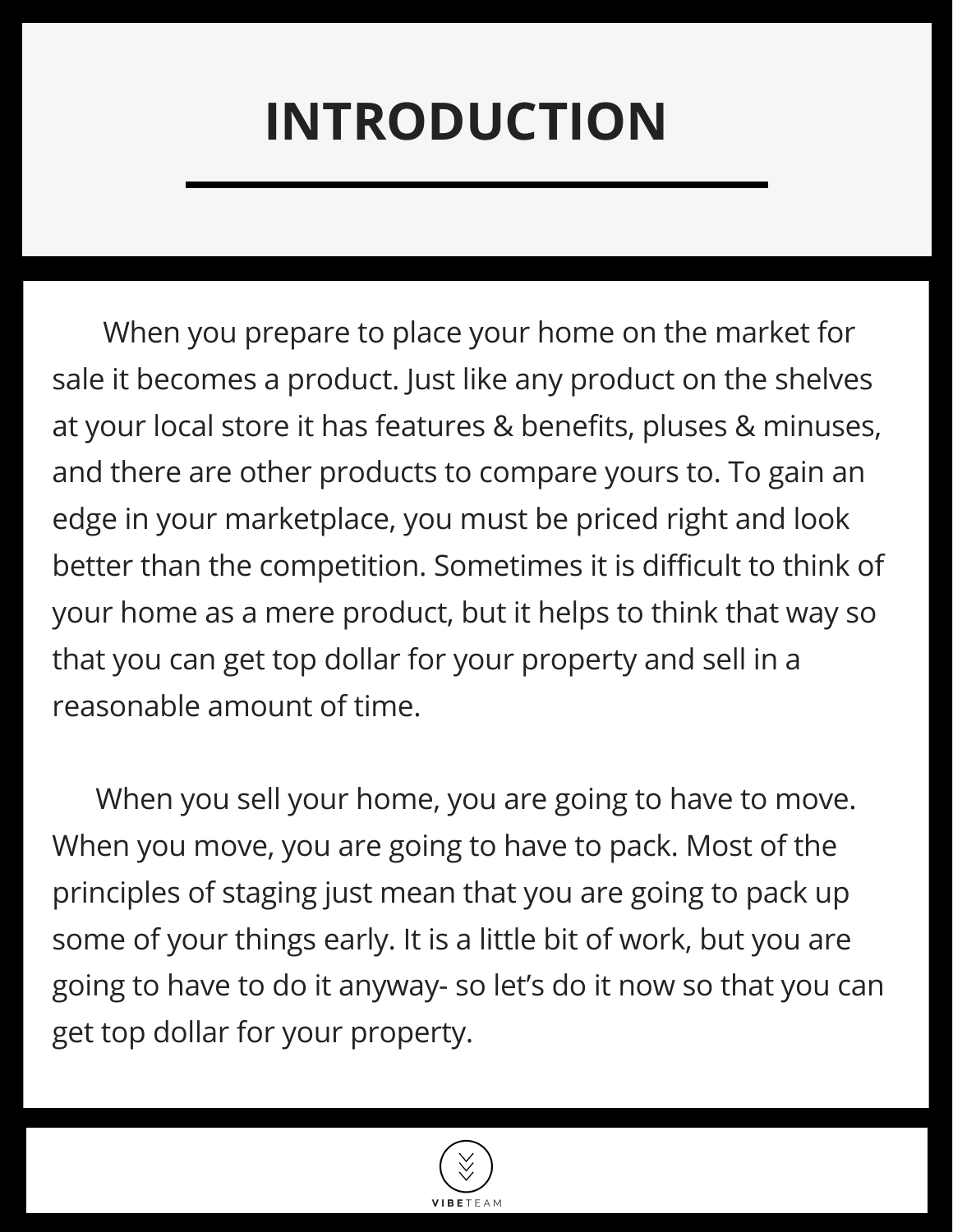#### **In 15 Seconds... YOUR HOME WILL MAKE A FIRST IMPRESSION**

People make snap decisions in new situations. This is especially true during a showing of a home they are considering. In preparing your home for the market, we need to put this trait of human nature to work for us. Your home needs to make an impression such that the snap judgments of potential buyers are favorable. During the showing, the buyer will make judgments about your home as they view it through the "lens" formed in that first 15 seconds.

Remember, people judge what they cannot see by what they can see. There is so much of what a home has to offer that you cannot see. So we need to make sure that what can be seen is presented perfectly. That's the purpose behind this booklet.

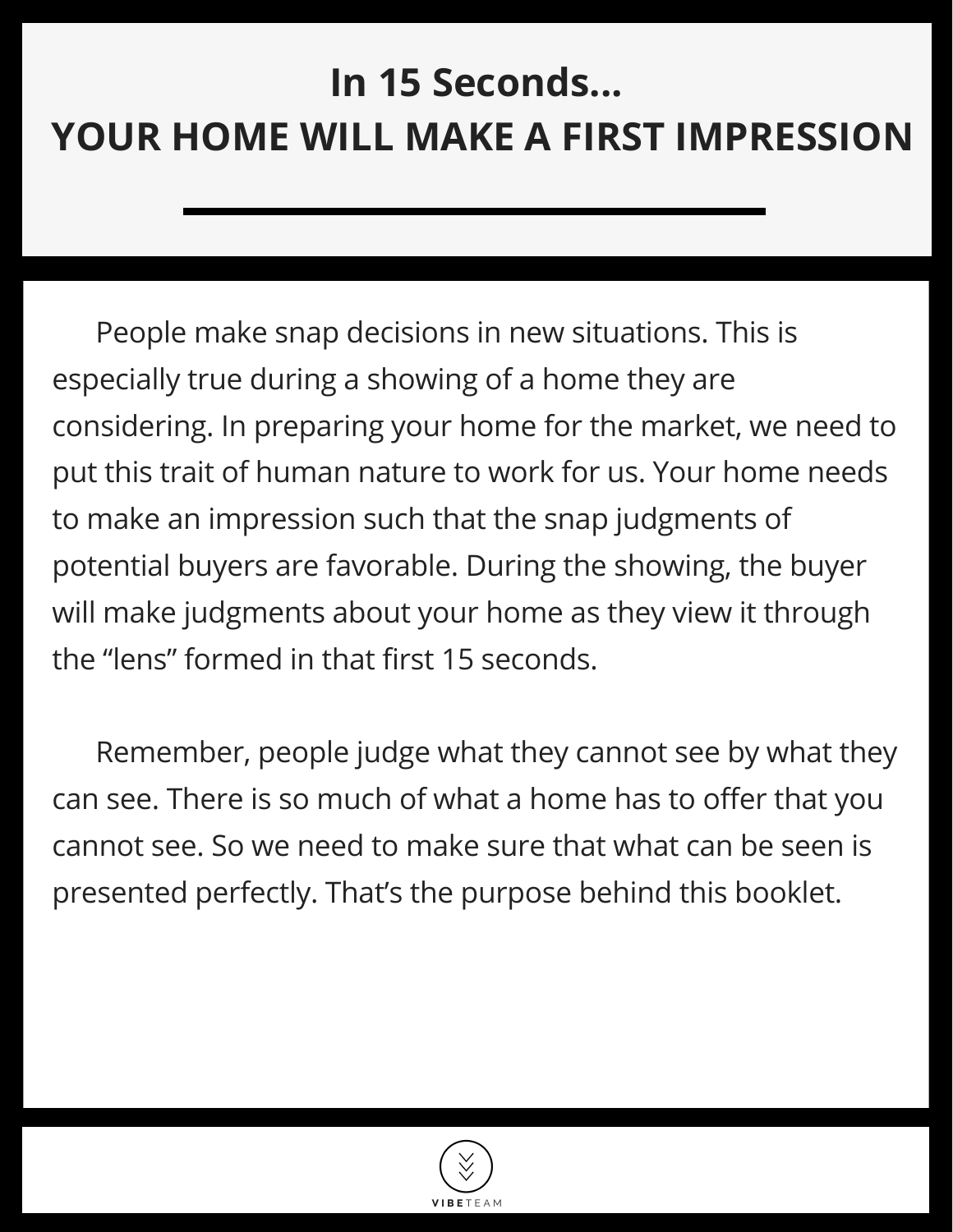#### **4 FACTORS CONTROL THE SALE OF ANY PROPERTY**

#### **1. PRICE**

**2. TERMS** - This refers to market conditions: Interest rates, employment levels, and confidence. We do not control any of these but they impact us as we market your home.

**3. MARKETING** - Our team will be working very hard on the marketing for your property.

**4. CONDITION** - This can be as important as price. If condition is not model home perfect, price will have to be adjusted. If you have ever been in a model or show home, you know how great they look. When homes have that kind of appeal, they sell quickly and usually for the highest price possible. Another interesting characteristic of good- looking homes is that, usually, the transaction is remarkably free of problems.

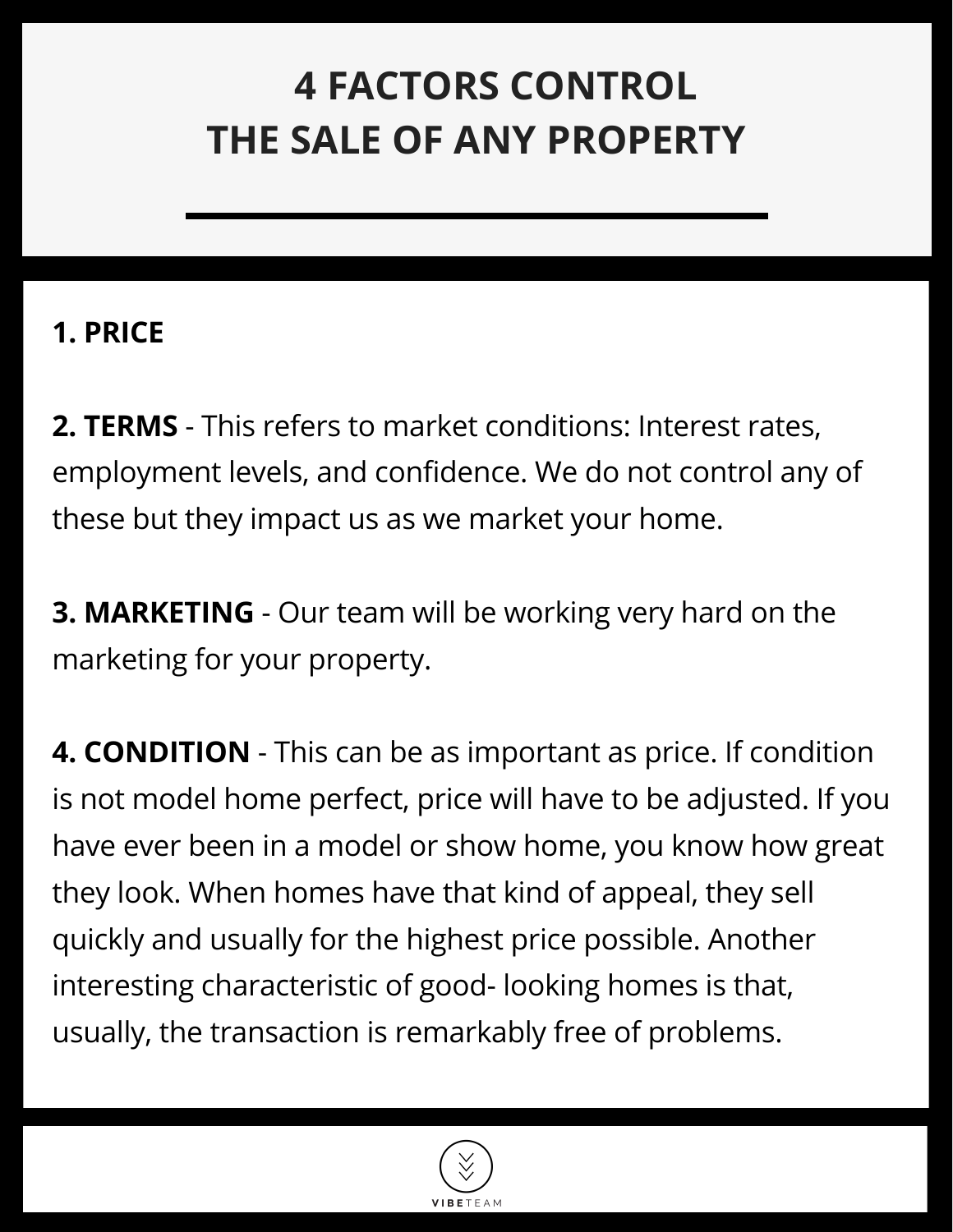### **PRICE AND CONDITION**

#### IT IS MOST IMPORTANT TO HAVE THE **PRICE** AND **CONDITION** PERFECTED WHEN YOUR PROPERTY HITS THE MARKET

Implement the suggestions in this booklet as soon as possible. The initial impression we make with your property is critical.

#### **Use the Checklist**

The blanks in the checklist are for marking items complete.

#### **Fix What Needs Fixing**

If you have a "to-do" list or know of items that need to be addressed at your home, do them up front. Do not let the buyer wonder if you have cared for your home. Fix anything that needs addressed upfront and avoid headaches later.

#### **We Will Help You**

Our years of experience in the marketing and sales of homes will allow us to guide you in making low cost, high value enhancements to the positioning of your property.

*Now, let's Get Started...*

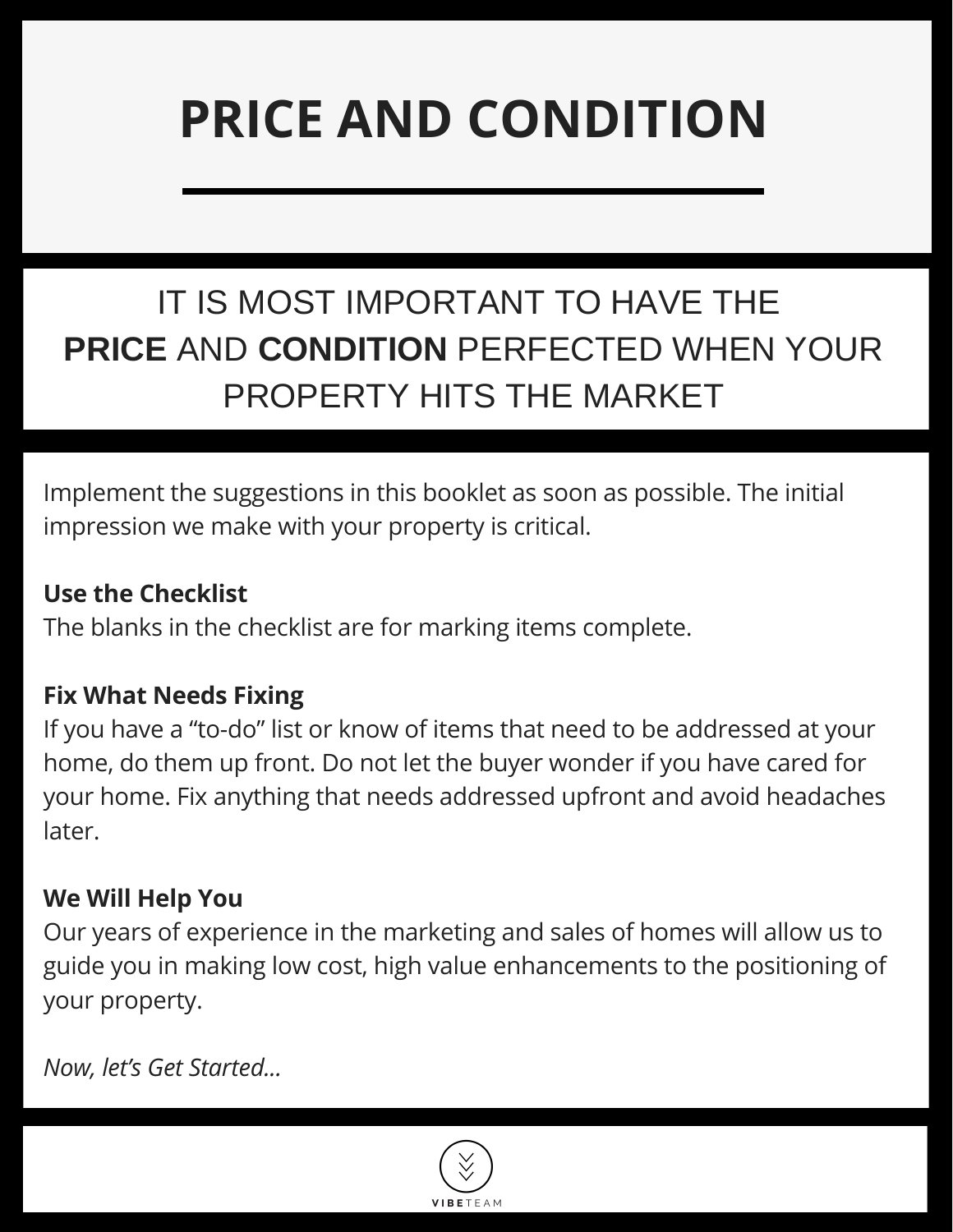### **PRESENCE AND STATURE**

This is the impression your home makes when you drive up the road or drive way of your home.

Any agent will tell you that one of the worst things that happens to them in the course of showing property to qualified buyers is to drive up to a home and have them say: "I don't want to look at this house" - before you have even put the car in park. This impression is nearly impossible to overcome.

*Complete the checklists on the following pages to ensure your property is ready to sell...*

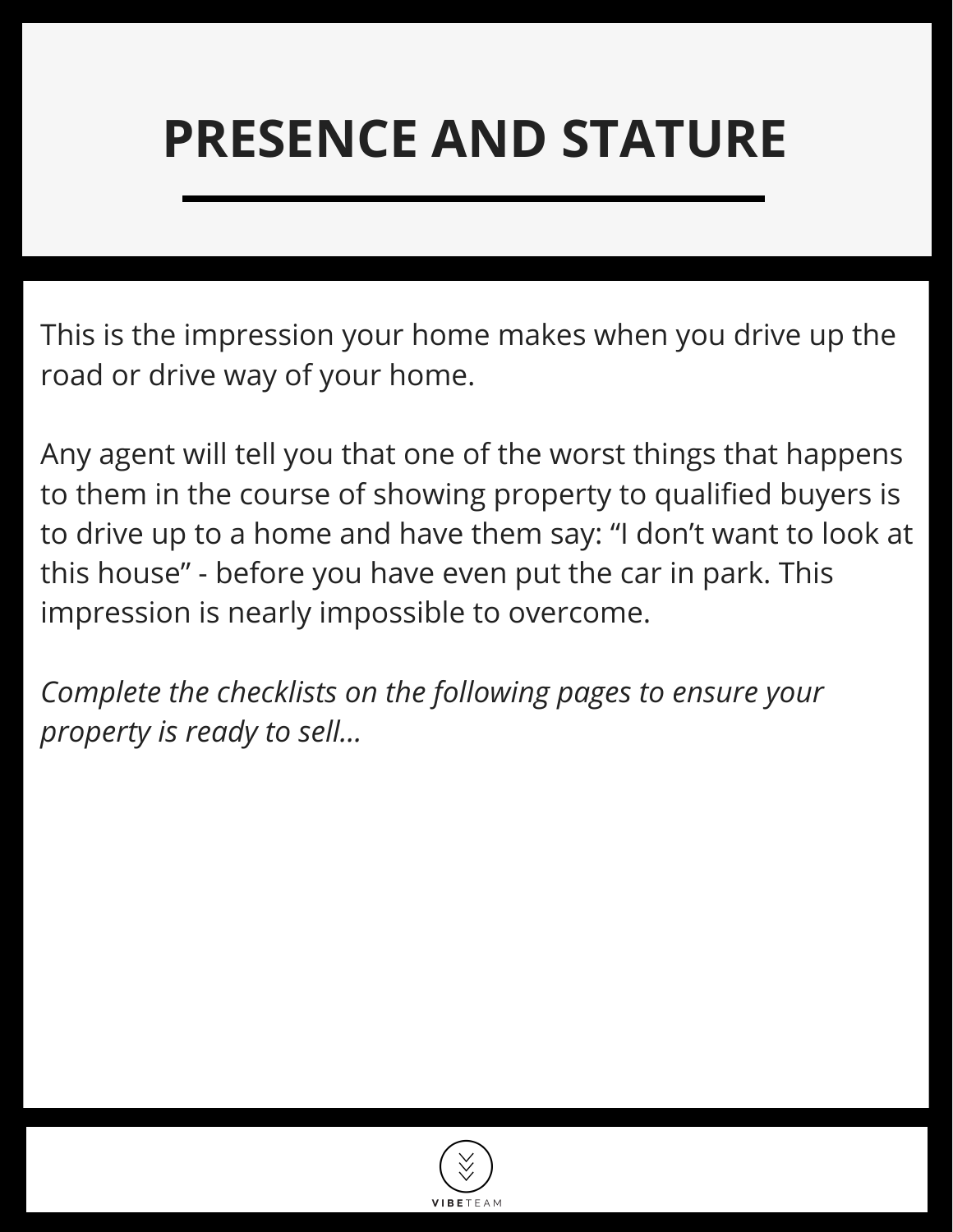## **CHECKLIST: Front Yard**

\_\_\_\_ 1) Shrubs and landscaping should enhance, not hide, the home. Shrubs should be lowered to, at most, the height of the home.

\_\_\_\_ 2) As a rule of thumb, all tree limbs should be far enough from the ground so you can walk under them.

3) Flowers add color and beauty to the home. Flowerbeds should be clean, and look good in all seasons. Make sure all beds have a sharp edge and are free of leaves and debris.

4) Keep the lawn mowed and neatly edged. A perfectly mowed lawn does wonders for presence. You may have to mow twice per week during growing season.

\_\_\_\_ 5) Aerate and seed any bare or thin spots in your lawn. Consider using sod if necessary.

 $\_$  6) Arrange for a lawn fertilization company to set up an accelerated program to keep your lawn a deep green color and weed free.

\_\_\_\_ 7) Mulch will do wonders to boost the presence and stature of your home at any time of the year. Always make sure all beds are freshly mulched. During the winter, at the very least, front yard and approach beds should be mulched.

\_\_\_\_ 8) Check your flower beds, lawn areas and driveway for weeds. It is better to pull them than to use chemicals. Chemicals take a long time to work and the dead and dying weeds look awful as they go from yellow to brown. Only use herbicides to maintain these areas once the main weeding has been complete.

\_\_\_\_ 9) In the fall, be sure to rake leaves from your lawn and from planting beds. \_\_\_\_ 10) Inspect your property and remove all trash cans, discarded wood scraps, and trash. Re-stack wood piles if necessary and remove all storage containers, children's toys and other unnecessary objects.

\_\_\_\_ 11) Make sure windows are spotless. This includes frames around the windows, the sills, and shutters.

12) Consider painting or cleaning any ornamental fences, light posts and railings.

\_\_\_\_ 13) Vacuum out and clean the glass on all of the exterior light fixtures.

\_\_\_\_ 14) If you have a covered entryway, add a bench or attractive set of chairs to help people imagine themselves relaxing here. If these items already exist, make sure they are clean.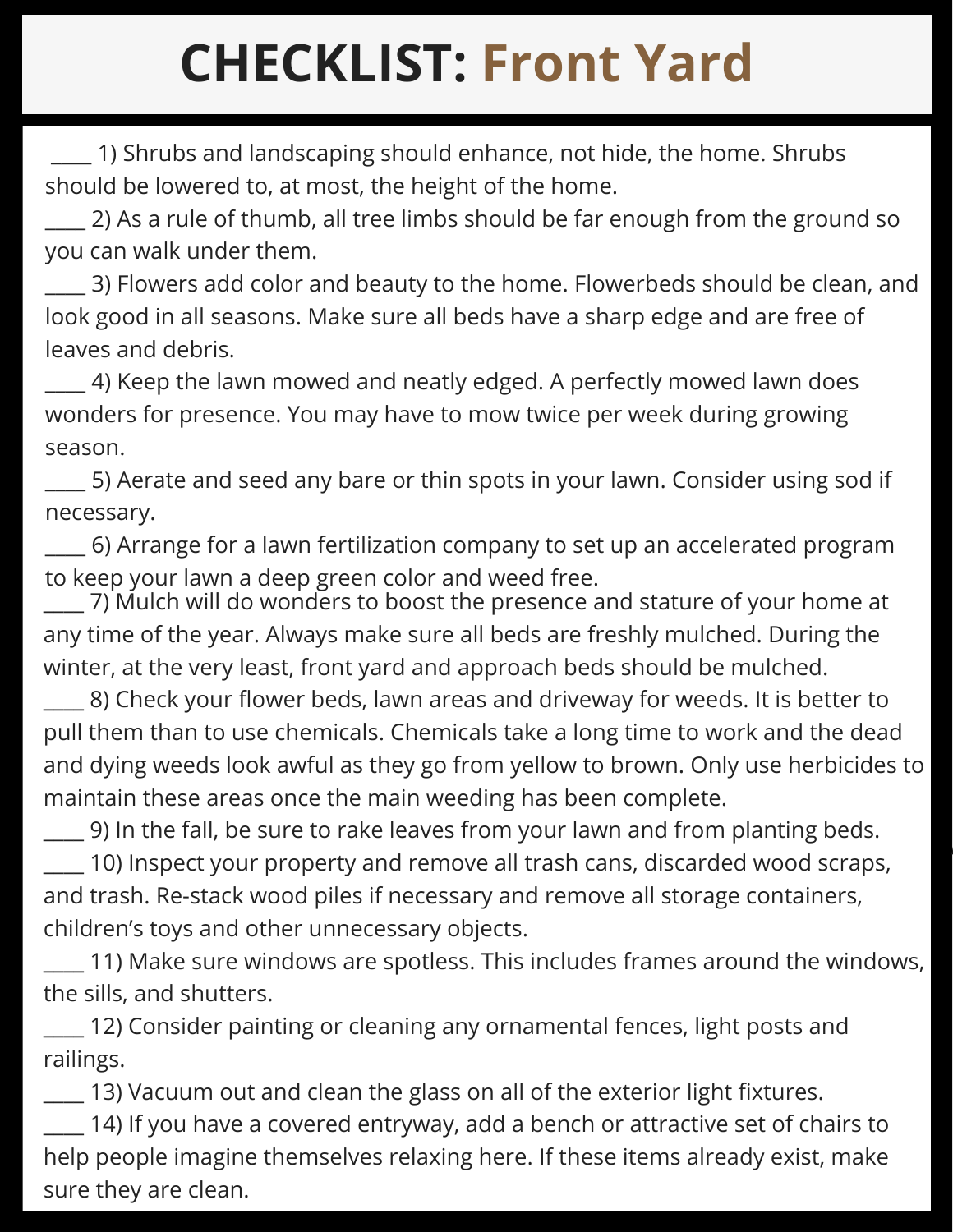# **CHECKLIST: Other Yard Areas**

\_\_\_\_ 1) Mow, open up and clear any pathways to water or other Amenities on your property. This includes trimming low hanging branches. It is important to remove these items as they should not line the path. (NOTE : Now is NOT a good time for view enhancement unless you have a valid maintenance permit. An enforcement order is like a lien on your property and is not something you want as it goes on the market.)

- \_\_\_\_ 2) Clean up, rake and check any shoreline or beach areas.
- \_\_\_\_ 3) Keep driveway swept. If not paved, rake and add more gravel if needed.
- \_\_\_\_ 4) Clean gutters & wash or paint the trim if needed.
- \_\_\_\_ 5) Consider an exterior low pressure washing.

### **CHECKLIST: Front Door**

\_\_\_\_ 1) Consider a fresh coat of paint or varnish on the front door. At the very least, clean the door and hardware.

\_\_\_\_ 2) Make sure your doorbell not only functions but is not cracked or broken.

\_\_\_\_ 3) Keep your porch swept.

\_\_\_\_ 4) Have an attractive welcome mat for people to wipe their feet. A second mat inside is important during bad weather.

\_\_\_\_ 5) Make sure the mailbox is clean, consider cost of rust proof paint.

\_\_\_\_ 6) Verify house numbers are large and visible. We want to make sure buyers and agents are able to find your home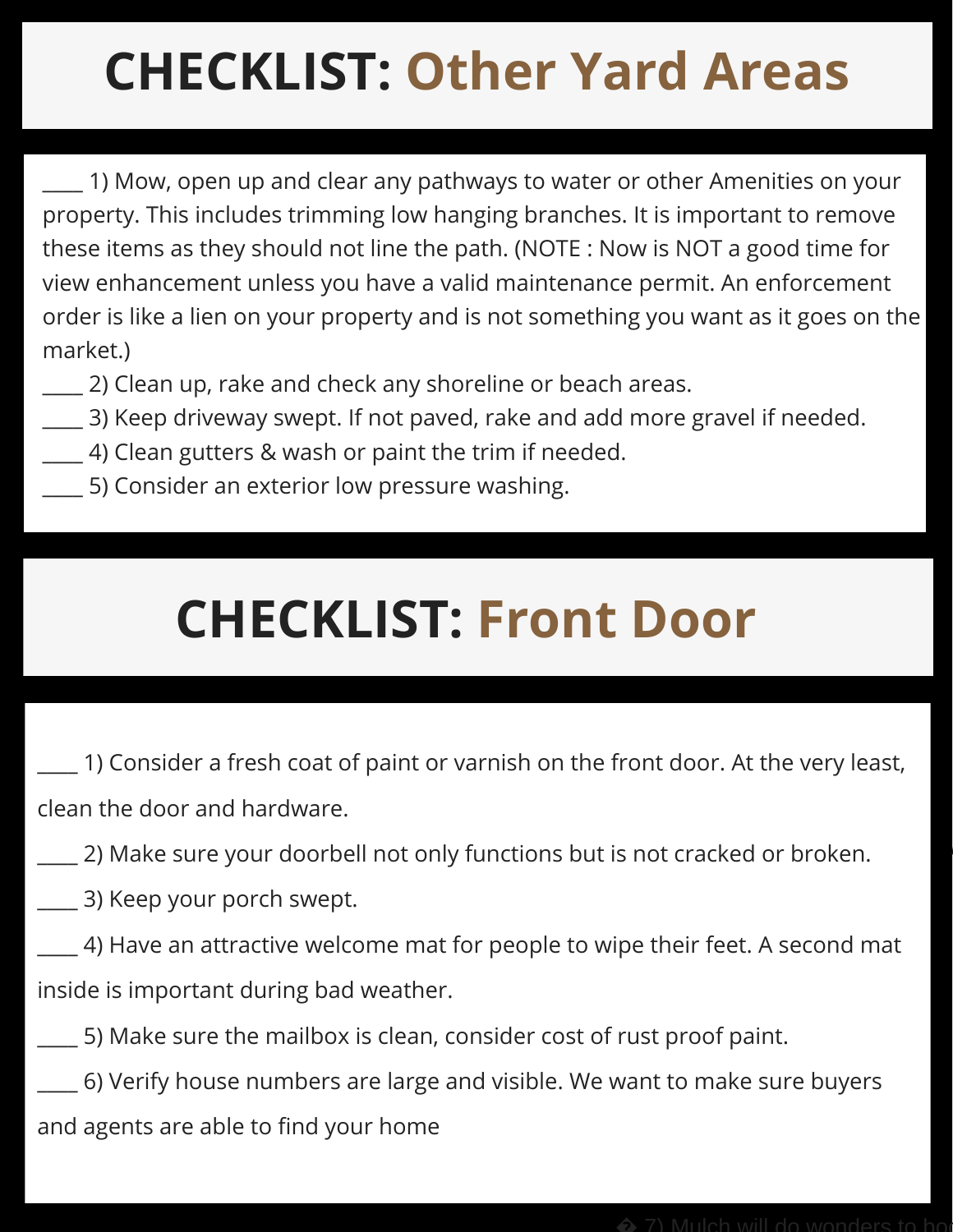## **CHECKLIST: General Inside Appeal**

\_\_\_\_\_ 1) Get the home aired out.

\_\_\_\_\_ 2) Wash all the windows inside and out. Clean the window sills and the bottoms of the window jams. Wash the blinds and vacuum the drapes.

3) If your carpets look dirty or have not been cleaned in over a year, clean them. Unless your home is a "fixer", badly worn or very out of date carpets should be replaced before coming on the market. Offering a buyer a credit to pick their own new carpet or discount off the price is far less effective and usually ends up costing more money and slowing down the selling process. Pick a light colored short plush or Berber carpet. Realtor beige is a safe color.

\_\_\_\_\_ 4) Clean or polish all floors.

\_\_\_\_\_ 5) Clean all the closets, cabinets, and drawers. Get rid of things you have not used in the past 5 years and pack everything that you have not used the past year (this will also give you a head start on moving).

\_\_\_\_\_ 6) Make sure the closets look like they have enough room to hold additional items. Make sure doors do not stick and ensure nothing will fall out when opened. Get everything off the floor (unless very neatly arranged) and do not have the shelves piled to the ceiling. If necessary, box up off-season clothes (this is another head start on moving). All coats should be facing in the same direction.

\_\_\_\_\_ 7) There should not be too much furniture in the rooms. You will be far better off selecting the pieces that look best and putting the others in the garage or in storage.

\_\_\_\_\_ 8) Make sure fireplace mantels are not overloaded with items on display. A couple of well-placed items like a vase or small flower arrangement are all that is needed. ,

\_\_\_\_\_ 9) Make the fireplace a focal point, the star of the room. Arrange seating to face the fireplace. Remove the television, if large and in a formal living room.

\_\_\_\_\_ 10) Clear the ashes out of any fireplace if it is not being used.

\_\_\_\_\_ 11) Clear out family photos and all other personal items that say. Fill any holes and touch up paint from taking them down.

12) Put maximum safe wattage of light bulbs in all fixtures.

13) Clean all wall switches and replace broken plates.

\_\_\_\_\_ 14) Make sure that any pull-down staircase is strong enough to be used safely.

\_\_\_\_\_ 15) Consider whether the posters currently in your children's rooms are likely to offend any buyers. If so, store those posters for now.

\_\_\_\_\_ 16) Remove all ashtrays. If there is a smoker in the residence, all smoking must be outside (not in garage) while property is on the market.

\_\_\_\_\_ 17) Invest in some new and luxurious bedding (comforter, sheets, and accent pillows). You can take them when you move, and they will improve the look of the bedrooms while your current house is on the market.

18) If your house is the least bit dated, consider changing items that will increase your home's desirability such as dated wallpaper, light fixtures, etc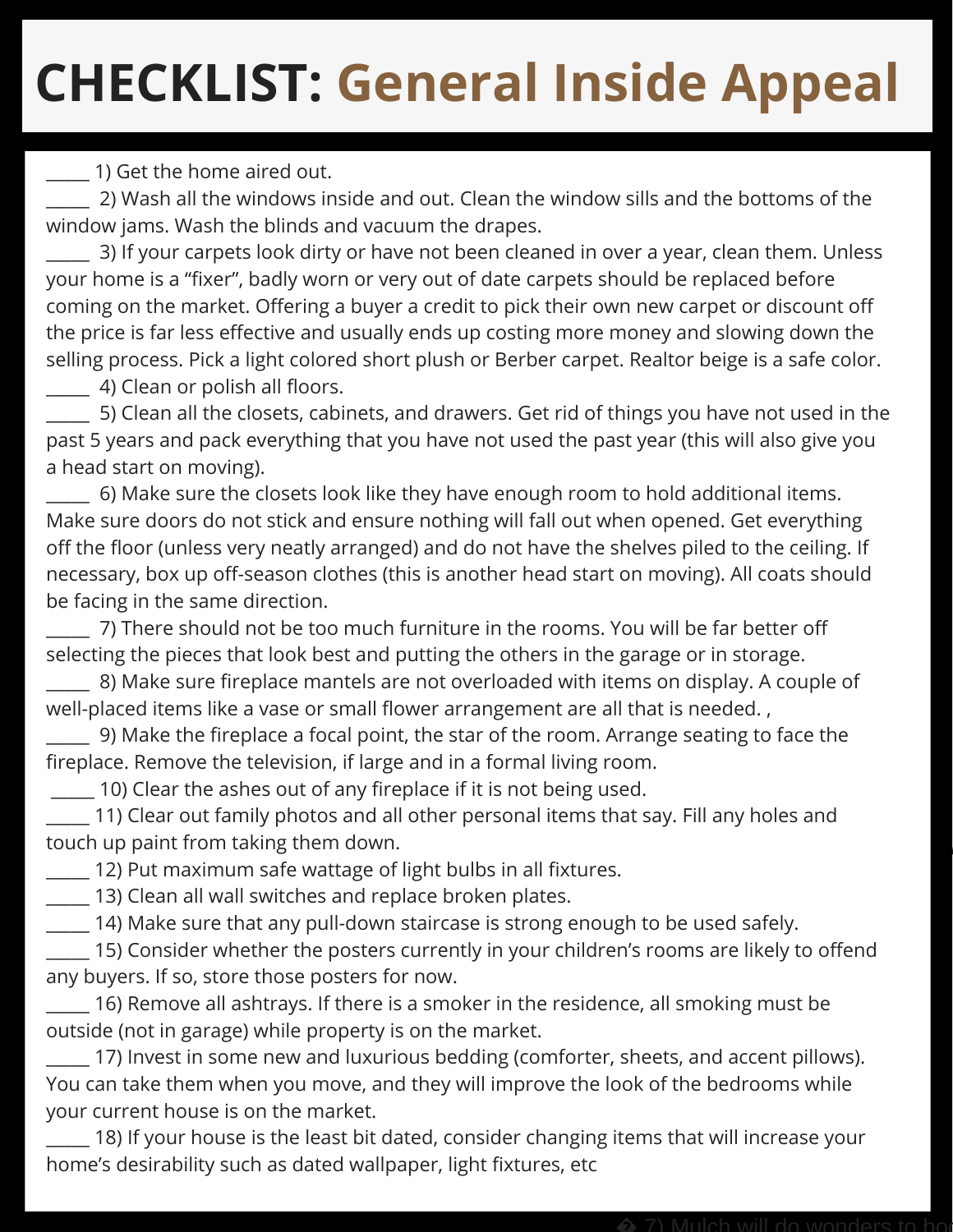# **CHECKLIST: Kitchen**

*The kitchen may be the most important room in the home. Clean this room like your sale depends on it- because it does!*

\_\_\_\_\_ 1) Clean the oven and keep it clean; even if this means eating out (or getting deliveries) more often.

\_\_\_\_\_ 2) After cleaning the range, put new drip pans under the burners or foil over the old ones.

\_\_\_\_\_ 3) Clean around the seal of the dishwasher door.

\_\_\_\_\_ 4) Look at the kitchen as if you were a health home inspector. Paying particular attention to: garbage areas, cracks, and corners.

\_\_\_\_\_ 5) Make certain you get rid of all junk, broken or cracked dishes. Also remove disorganized items that have accumulated in the kitchen drawers and cabinets.

- \_\_\_\_\_ 6) Keep everything put away that can be put away, especially on counters.
	- \_\_\_\_\_ 7) Check the cabinet doors and door handles for fingerprints.

#### **CHECKLIST: Laundry Room**

- \_\_\_\_\_ 1) Put soaps and supplies in cabinets or containers.
- \_\_\_\_\_ 2) Keep counters and sink clean and empty.

\_\_\_\_\_ 3) This is one room to take special care with lighting. Many laundry rooms are way too dark. Upgrade wattage in light fixtures if safe to do so.

\_\_\_\_\_ 4) Make sure that any pull-down staircases, such as to an attic are working.

Be sure that there is a working light in the attic, if equipped.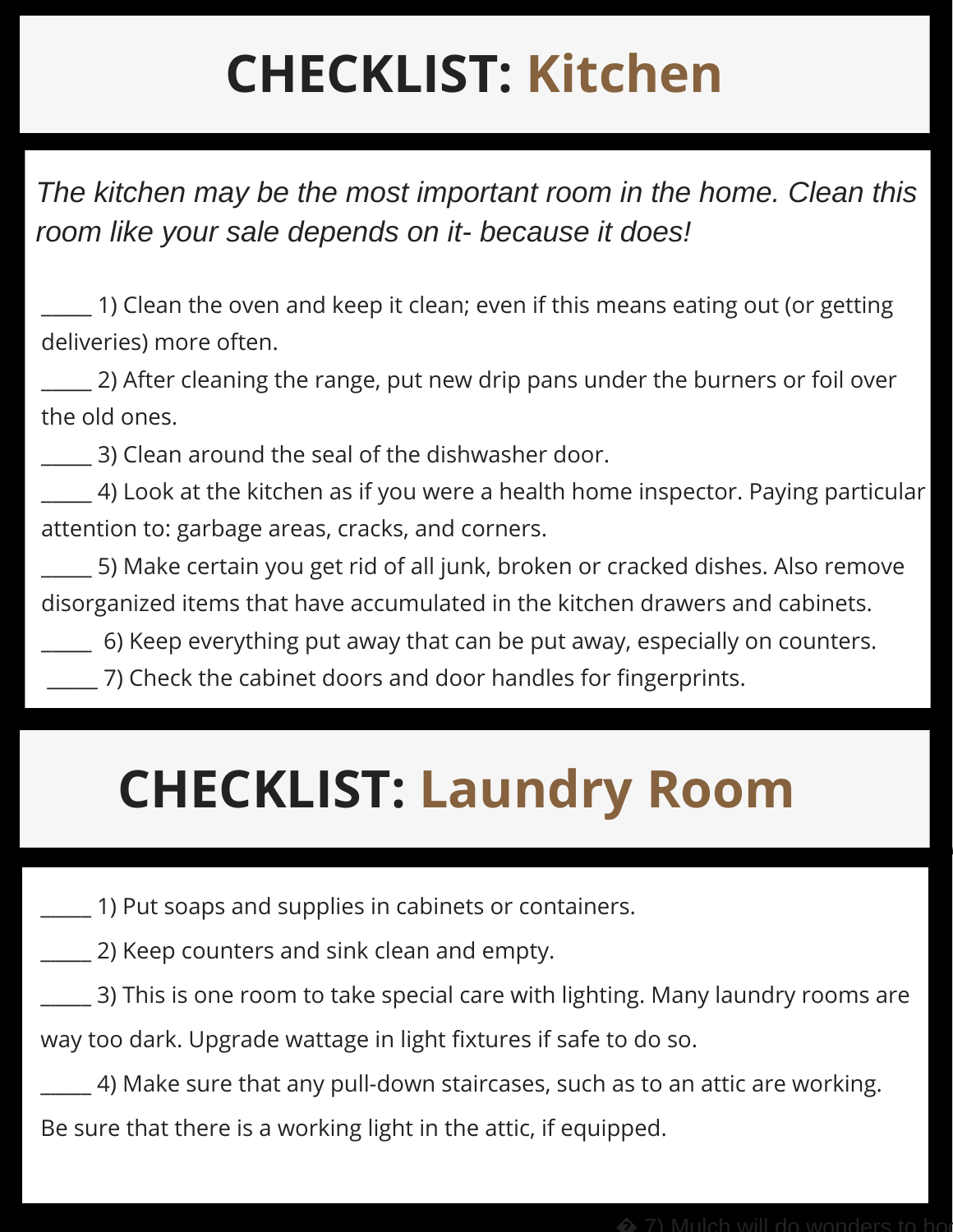## **CHECKLIST: Bathrooms**

\_\_\_\_\_ 1) Repair all leaky faucets.

\_\_\_\_\_ 2) Caulk bathtubs, showers, and sinks.

3) Coordinate towels in one or two colors. Fold clean towels in thirds and hang onto racks each day. Purchase new towels if necessary.

\_\_\_\_\_ 4) Clear all items out of shower stalls and tubs except for necessities.

\_\_\_\_\_ 5) Clean or replace shower curtains.

\_\_\_\_\_ 6) If necessary, remove the shower door for cleaning. Use solution of one part muriatic acid to 10 parts water (use goggles when mixing), then scrub with plastic scouring pad and rinse clean.

\_\_\_\_\_ 7) Fresh flower arrangements do wonders for a bathroom, both in appearance and aroma. No plug-in air fresheners or scented candles.

 $\equiv$  8) If you have pets, be sure to clean around their food areas and empty litter boxes frequently. ·

# **CHECKLIST: Laundry Room**

\_\_\_\_\_ 1) Clean and sweep garage. Consider painting walls flat white and floors light gray.

 $\_\_$ 2) Store any dangerous tools and arrange others neatly. Use containers and too boxes as necessary.

\_\_\_\_\_ 3) Vacuum pipes around heating system which are visible.

 $-$  4) Check garage windows and screens. Windows should be clean and screens free of rips and tears. Windows should be checked for cracks and holes. Replace as needed.

*Remove all "junk" from the attic, basement, closets, garage, and tool shed. Large storage areas appeal to buyers. Rent a storage unit and clear out as much as possible to make your home feel open and roomy***.**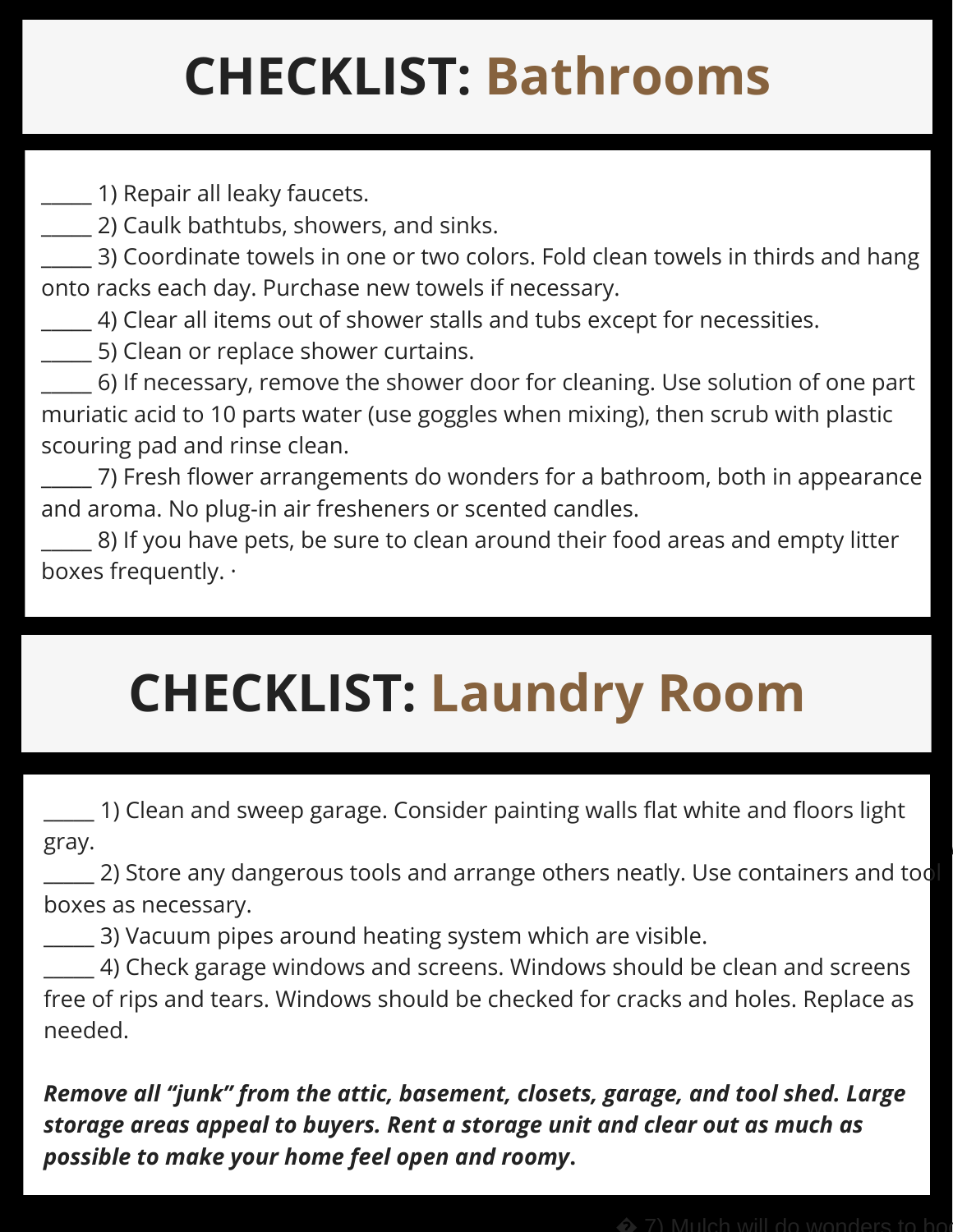#### **PREPARING FOR YOUR PHOTOGRAPHY APPOINTMENT**

#### **EXTERIOR**

- 1. Front and rear yards should be clear of lawn equipment, toys and debris.
- 2. Schedule a mowing for the day before if possible.
- 3. Garage doors should be closed.
- 4. Cars should be in the garage or parked on the street away from the front of the house, if possible.
- 5. Clear lawn and gardens of leaves and fallen branches. .
- 6. Close lid on grill and open any deck or patio umbrellas, no matter the time of year. Built- in grills need to be spotless.
- 7. Tidy piled up hoses, lawn decorations, etc. .
- 8. If you have a pet, please pick up any messes in the yard and remove the pet from the home for your photography appointment.

#### I**NTERIOR**

9. Turn on all lights to make the home as bright as possible.

10. Open all window cover-ups and shades completely.

11. Clear all unnecessary articles from counter tops, coffee tables, dressers and bathrooms.

12. Remove items that would impact the buyers' ability to focus on the home such as family photos, collectibles, piles of magazines/books, coats, boots, etc...

13. Beds should be made and all unnecessary articles should be remove from floors and doorways.

14. If you have any photos, reading materials, videos or other items that would not be appropriate for all age groups to see, please put them away. 15. Put pet food dishes and litter boxes out of view of the camera.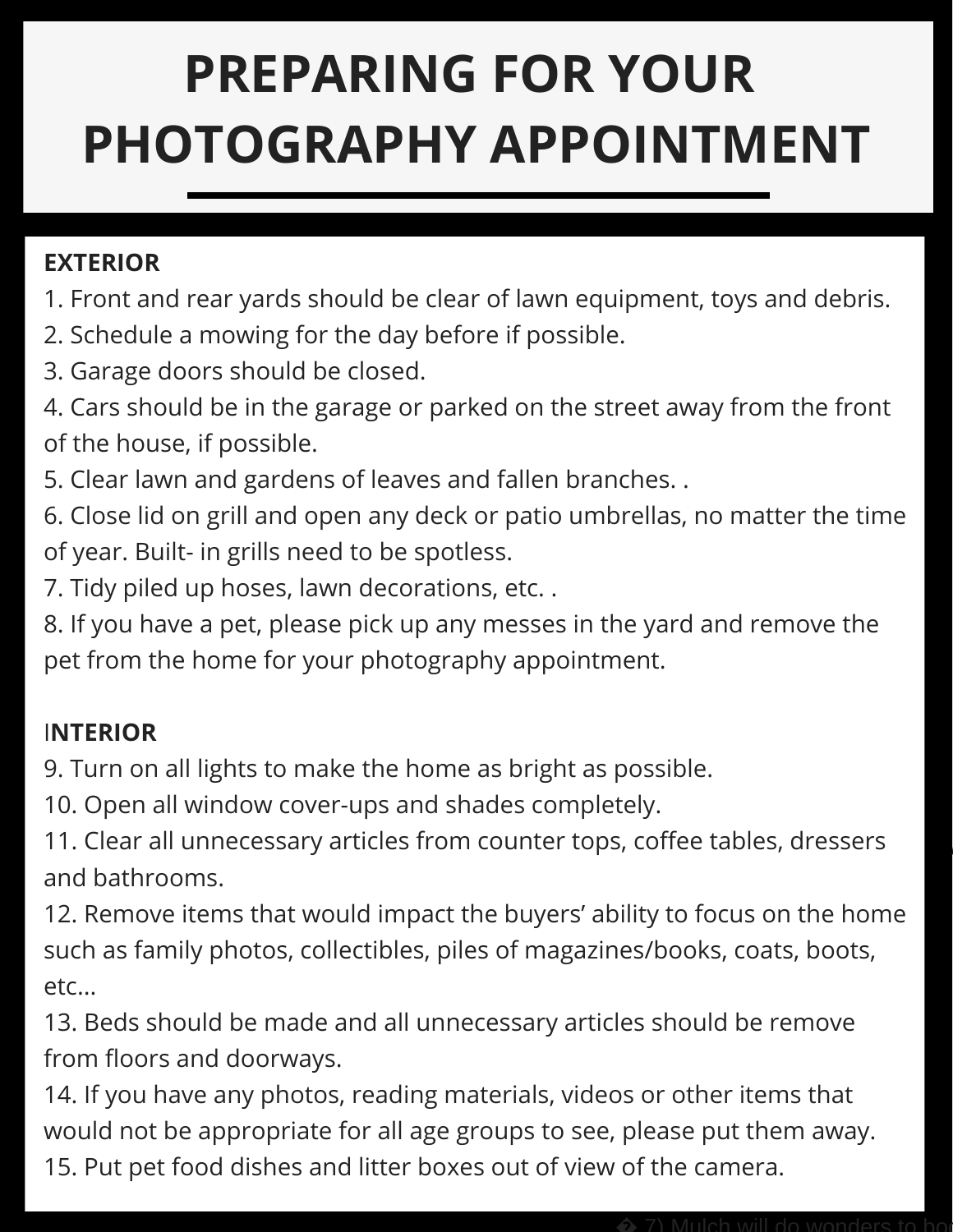### **SHOWTIME!**

Your property looks great and you have a scheduled showing appointment. Here's how to get ready quickly:

1) Open all drapes and window shades.

and out-until at least 9:00 p.m. every day.

- 2) Open all doors between rooms to give an inviting feeling.
- 3) Turn on all lights including lamps.
- 4) Turn off the TV.

5) Look around for clutter, including newspapers and magazines and clear it away.

6) See that the kitchen counters are free of unnecessary items and that any dirty dishes are put away.

7) Remember to take out the trash. If you have pets, get them out of the way and take care of their food and/or litter area.

8) Make sure beds are made and clothes are picked up.

9) Verify that the bathroom is straightened up: toilet lids down, counter tops cleared off, towels hung neatly, etc.

10) If it is fireplace season or you have a gas log, light the fire as buyers arrive.

11) NO air fresheners or scented candles. They can aggravate allergies and create an image of covering up or masking issues. 12) Keep your home well lit. Buyers will drive by at odd hours and you want your home to stand out. Keep ample lights on-both inside